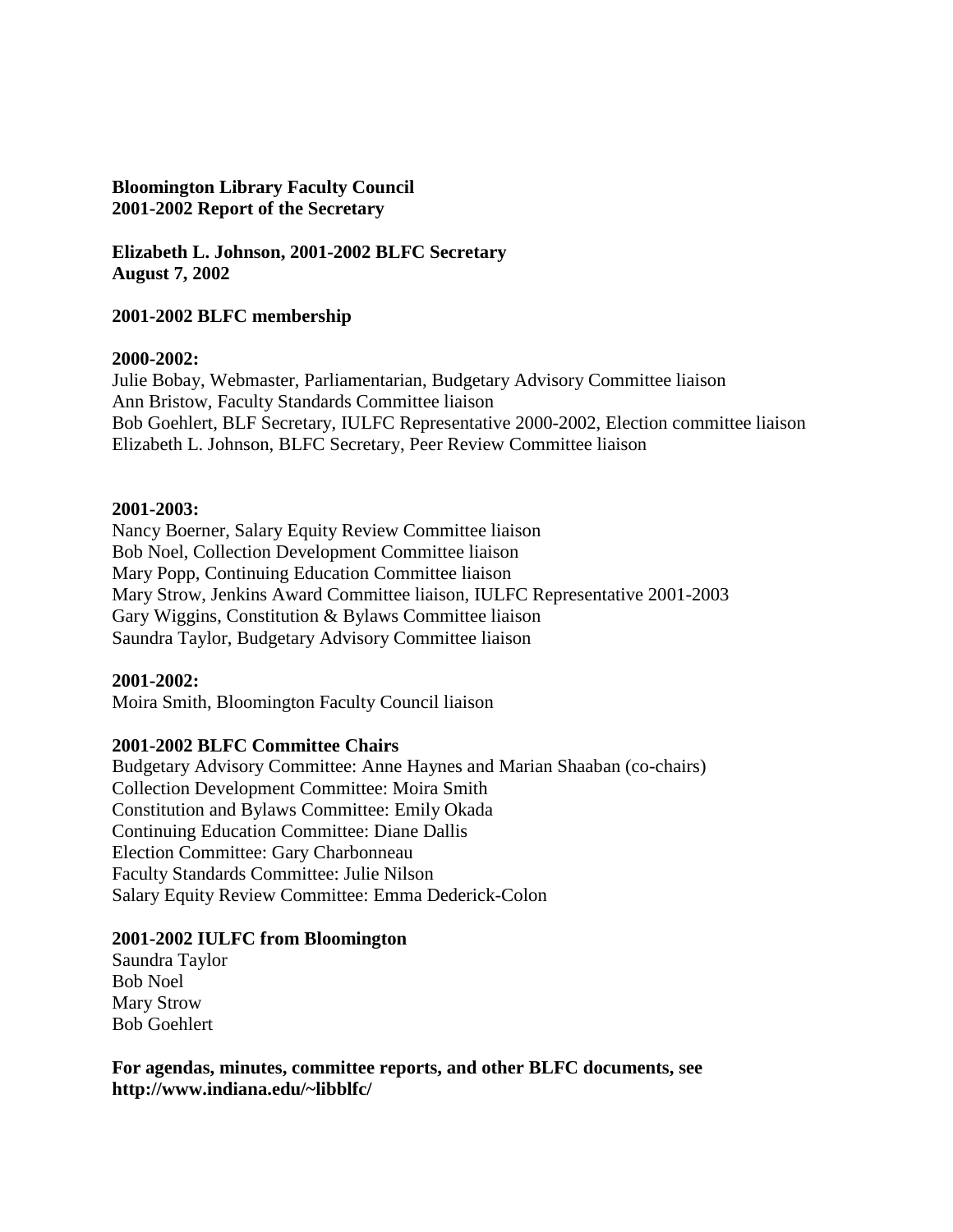**The Council met 10 times during the year. There were no meetings in November 2001 or March 2002. Much of the work of the Council this year was routine: hearing reports, encouraging BLFC Committees to complete charges, and revising Council documents**. **Some of the Council highlights for the year are listed below.**

- BLFC helped plan a welcoming event for Chancellor Brehm held November 7, 2001.
- Kris Brancolini, chair of the planning committee for the Fall Librarians' Retreat, provided a summary of the retreat for BLFC. Kris asked for input on how to follow up on the issues raised as a result of the retreat. She urged the BLFC to keep them in the forefront when planning for next year. Mary Popp suggested it would be good to bring substantive issues to librarians, e.g., issues in planning for the future.
- Lou Macolmb reported to the BLFC on USGPO recall requests, and asked whether the IU Libraries should have a policy concerning our responses to these requests. There is no clear law mandating that recalled documents have to be returned. Compliance is often based on the reason for the request (e.g., incomplete or superceded material, or national security reasons). It is not necessarily a censorship issue, as most if not all recalled items will end up in the US Archives, where they will be available to researchers. Furthermore, many of these same documents are sold commercially and are not "recalled." In general GPD at IUB has tried to comply with recalls.
- President Brand's scheduled visit with the Council in March, 2002, was postponed until a later date.
- BLFC monitored progress on the "18/20 Alternative Group" as three librarians were affected.
- Revisions to the Bylaws were approved by the Council as submitted by the Constitution and Bylaws Committee and subsequently approved by vote of the librarians in June 2002.

# **Review of Dean Thorin**

Review procedures for campus administrators (See

http://www.indiana.edu/~bfc/BFC/policies/review.html) prescribe a role for the BLFC Secretary in the preparation of the summary report of the findings of the Review report. I served in this capacity in the Fall Semester. Chancellor Brehm issued the summary report on January 7, 2002

## **Work in progress: Major items for the 2002-2003 Council include:**

Continuing to monitor the peer review process, especially studying the divergence of ratings by Dean, Supervisor, and Peer Review Committee.